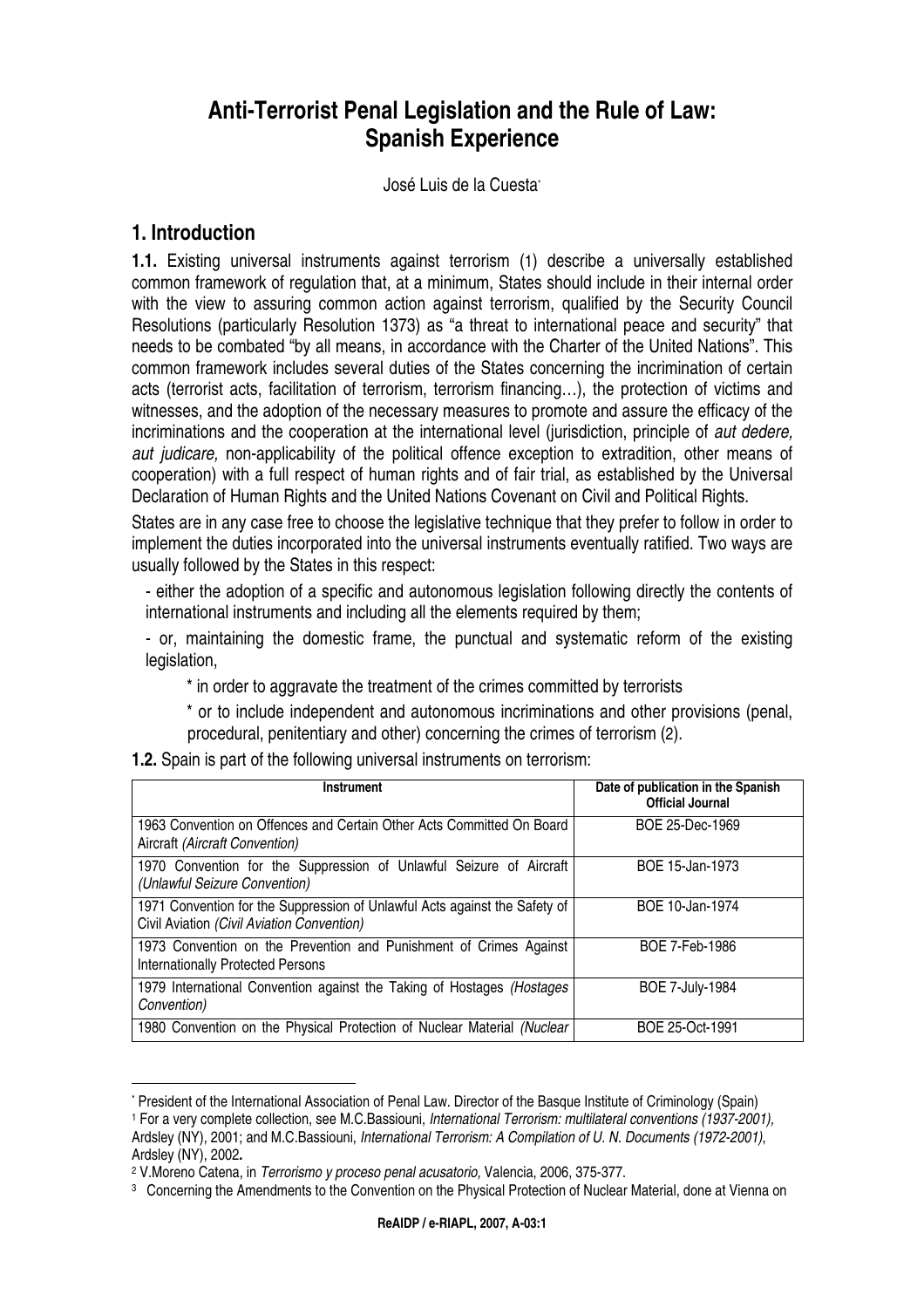| Materials Convention)(3)                                                                                                                                                                                                                                                                                               |                          |
|------------------------------------------------------------------------------------------------------------------------------------------------------------------------------------------------------------------------------------------------------------------------------------------------------------------------|--------------------------|
| 1988 Protocol for the Suppression of Unlawful Acts of Violence at Airports<br>Serving International Civil Aviation, supplementary to the Convention for the<br>Suppression of Unlawful Acts against the Safety of Civil Aviation (Extends<br>and supplements the Montreal Convention on Air Safety) (Airport Protocol) | <b>BOE 5-March-1992</b>  |
| 1988 Convention for the Suppression of Unlawful Acts against the Safety of<br>Maritime Navigation (Maritime Convention) (4)                                                                                                                                                                                            | <b>BOE 24-April-1992</b> |
| 1988 Protocol for the Suppression of Unlawful Acts Against the Safety of<br>Fixed Platforms Located on the Continental Shelf (Fixed Platform<br>Protocol(5)                                                                                                                                                            | <b>BOE 24-April-1992</b> |
| 1991 Convention on the Marking of Plastic Explosives for the Purpose of<br>Detection (Plastic Explosives Convention)                                                                                                                                                                                                   | BOE 2-December-1998      |
| 1997 International Convention for the Suppression of Terrorist Bombings<br>(Terrorist Bombing Convention)                                                                                                                                                                                                              | BOE 12-June-2001         |
| 1999 International Convention for the Suppression of the Financing of<br>Terrorism (Terrorist Financing Convention)                                                                                                                                                                                                    | BOE 23-May-2002          |
| 2005 International Convention for the Suppression of Acts of Nuclear<br>Terrorism (Nuclear Terrorism Convention)                                                                                                                                                                                                       | BOE 19-June-2007         |

According to Article 96.1 of the Spanish Constitution**, "**validly concluded international treaties, once officially published in Spain, shall be part of the internal legal system. Their provisions may only be repealed, amended or suspended in the manner provided for in the treaties themselves or in accordance with the general rules of international law". The provisions of the international instruments on terrorism officially published in Spain are, thus, part of the internal legal system. However, the penal contents of the international treaties are not frequently self-executing provisions. In these cases, in order to implement them the enactment of a specific legislation can be necessary, particularly if the existing legislation in force did not cover the contents of the concerned international treaty. In this respect, even if on several occasions a particular act was approved attempting to cover all the criminal policy aspects of the terrorist issue(see for instance Organic Act No 9/1984), Spain has usually preferred to follow the way of reforming the affected penal and procedural provisions. Nevertheless, recently a new legislation has been enacted in order to implement adequately some international instruments. This has been, for instance, the case for the financing of terrorism: following also the content of the European Regulation (CE) 2580/2001 and Resolution 1373 (2001) of the Security Council, the Act 12/2003, on prevention and freezing of terrorism financing, which was adopted on 21st May 2003, creating a specific Commission of surveillance of the activities of terrorism financing.

# **2. Evolution of anti-terrorist legislation in Spain**

 $\overline{a}$ 

The legal situation referred to as terrorism changed significantly in Spain during the final phase of the dictatorship (1970-1975). At that time, the provisions of the Penal Code dealt mainly with episodic or individual terrorism, or terrorism by disorganized and unstable groups. Acts perpetrated by more permanent organizations (the communists, anarchists and separatists) to undermine the unity of Spain, the integrity of its territories and its institutional order, were tried by the military courts on the basis of the Code of Military Justice. Less than two months before the death of General Franco, Legislative Decree No. 10/1975 lengthened the list of terrorist offenses and increased sentences to their maximum levels if the victim was an agent of the authorities or a

<sup>8</sup> July 2005, and still in the process of ratification, see BOCG, VII Legislatura, A, 380, 25 May 2007.

<sup>4</sup> Concerning the 2005 Protocol to the Convention for the Suppression of Unlawful Acts against the Safety of Maritime Navigation, done at London on 14 October 2005, and still in the process of ratification, see BOCG, VII Legislatura, A, 393, 15 June 2007.

<sup>5</sup> Concerning the Protocol to the Protocol, done at London on 14 October 2005, still in the process of ratification, see BOCG, VII Legislatura, A 392, 15 June 2007.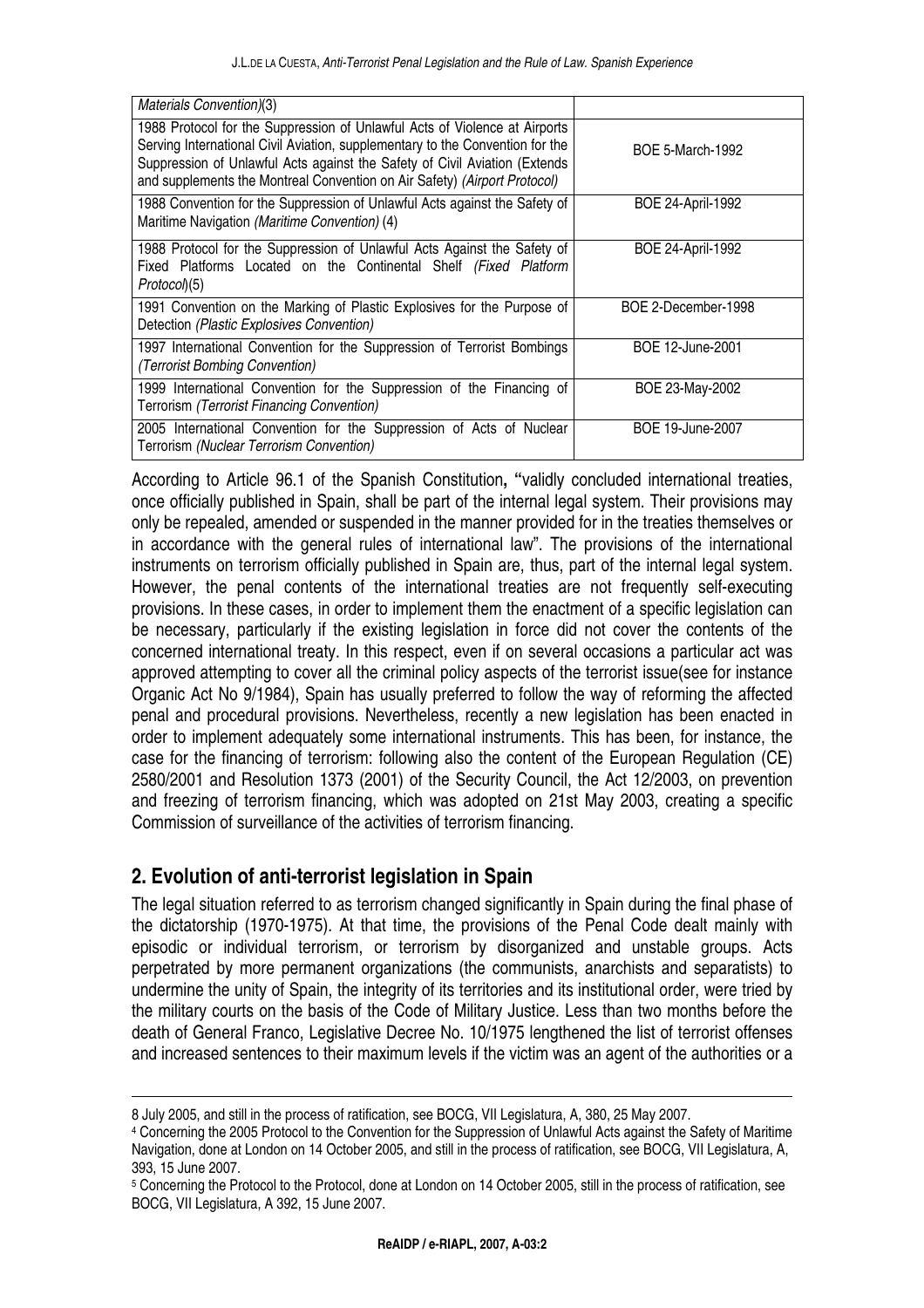member of the security or armed forces, imposing the death penalty for crimes of abduction or assassination.

This system was progressively dismantled during the pre-constitutional period: terrorism was no longer tried under military jurisdiction and finally, by December 1978, it was so fully incorporated into the Penal Code that all direct reference to terrorism even disappeared.

Continuing acts of terrorism (mainly committed by the Basque separatist movement Euskadi ta Askatasuna or E.T.A.) brought about a rapid change in this state of affairs. The Constitution contained provisions allowing for the restriction of some of the basic rights of members of armed gangs or terrorist cells. The democratically elected parliament quickly took advantage of these powers. This marked the beginning of a period of frequent legislative reforms which have continued to the present day. These reforms relate to all aspects of the criminal law (including new criminal law applicable to juveniles) (6).

# **3. The concept of terrorism. Membership in terrorist groups**

**3.1.** In Spain, the legal concept of terrorism is closely linked with Article 55.2 of the 1978 Constitution that allows for the restriction of certain procedural rights in connection with the acts of armed gangs or terrorist cells (7); these acts are generally characterized by the purpose

either to cause serious disruption to "public order";

or to undermine the constitutional order.

The Penal Code does not contain a precise definition as to what is meant by the term "terrorist group". Doctrine (8) and case law (9), following the major trend in Europe (10), and seeking to distinguish terrorism from other crimes committed by organized crime (11), in order to establish the definition, combine

- some objective criteria:

- \* a sufficiently large group with a structure (usually including a hierarchy) (12) that demonstrates a degree of permanence,
- \* possessing arms and explosives in a similar quantity to that necessary for the offence of deposit;

- with a subjective one (often the key element of the incrimination)(13): the end purpose of the criminal acts: to engender fear and to subvert the political order.

In fact, since Constitutional Court Judgment No. 199/1987, a group is deemed to be a terrorist group if it engenders an intense feeling of insecurity in members of the population so that "citizens are unable to exercise the fundamental rights inherent in their ordinary and habitual coexistence as members of society"; this is particularly caused "by the use of the weapons in their possession and by the type of crimes they commit" and, finally, by the systematic commission of serious

<sup>&</sup>lt;sup>6</sup> For a description of the Spanish evolution, J.L.Gonzalez-Cussac, in Terrorismo y proceso penal acusatorio, cit., 98-121.

<sup>7</sup> Article 55.2 and 3 of the Spanish Constitution of 1978 states: "2. An organic act may determine the manner and the circumstances in which, on an individual basis and with the necessary participation of the courts and proper parliamentary control, the rights recognized in section 17, subsection 2, and 18, subsections 2 and 3, may be suspended for specific persons in connection with investigations of the activities of armed bands or terrorist groups.

<sup>3.</sup> Unwarranted or abusive use of the powers recognized in the foregoing organic act shall give rise to criminal liability as a violation of the rights and freedoms recognized by the laws".

<sup>8</sup> C.Lamarca Perez, in Anuario de Derecho Penal y Ciencias Penales, 1993, 559.

<sup>9</sup> Supreme Court Decision of January 25, 1988.

<sup>10</sup> J.L.Gonzalez-Cussac, cit., 71.

<sup>11</sup> A.Asua Batarrita, in Estudios Jurídicos en Memoria de José María Lidon, Bilbao, 2002, 51.

 $12$  However this requirement is now submitted to question, since AI Qaeda has not a strict organization. J.L.Gonzalez-Cussac, cit., 79-80.

<sup>&</sup>lt;sup>13</sup> Critically, L.Arroyo Zapatero, in *Reforma política y Derecho*, Madrid, 1985, 20.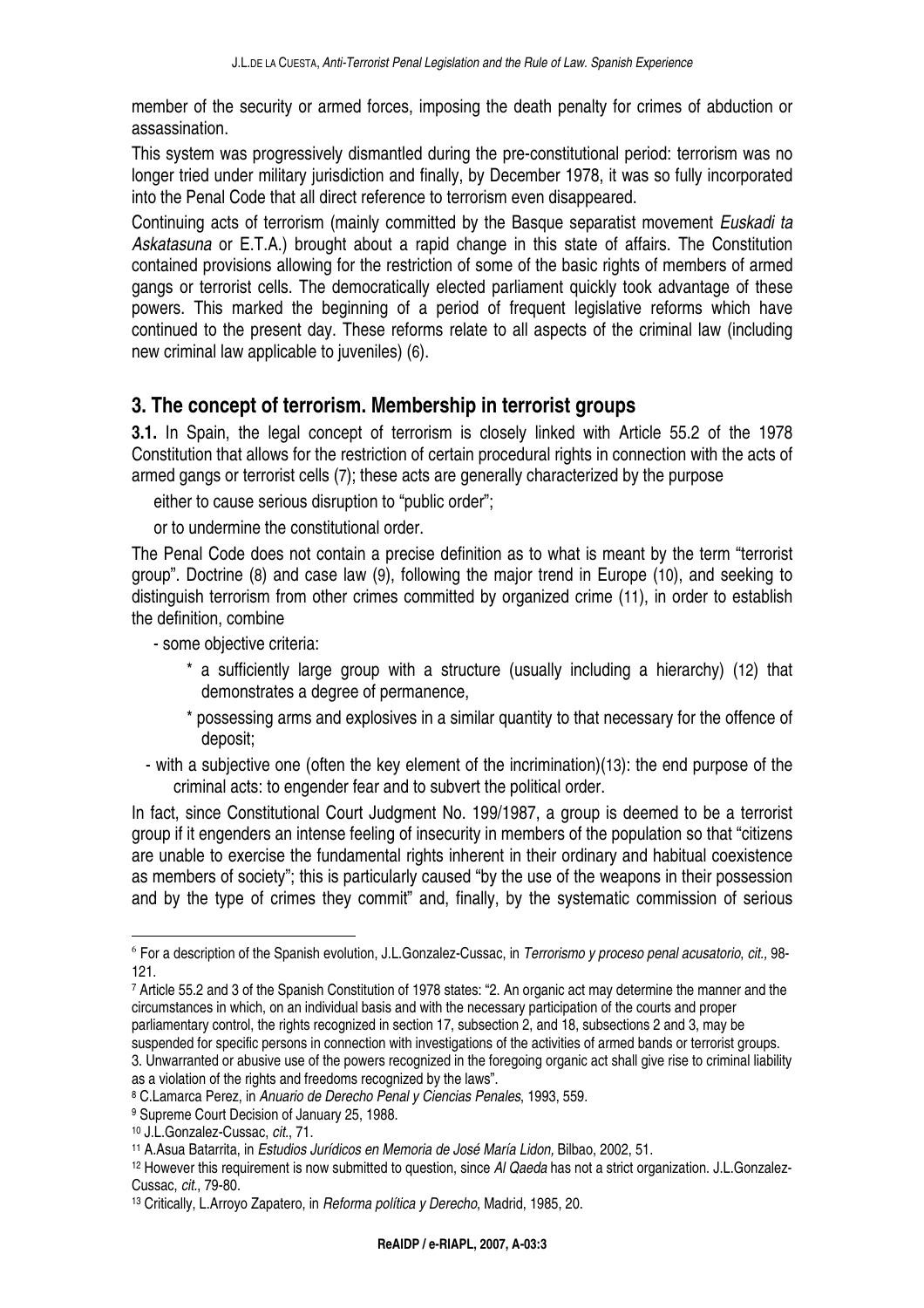offenses using weapons and explosives.

According to this Decision, there are three requirements to be fulfilled by a group in order to be considered as a terrorist one (14):

- Stability and permanence of the group
- Armed group
- Capability to engender terror in the members of the population, by the way of the attacks against the citizen's security and against the democratic society as a whole.

Although this concept of terrorist group is quite clear there has always been some debate in Spain on the extension of the concept of terrorism to the "other terrorism" (15), i.e., the paramilitary actions or the violent offences committed by members of the security forces organized as an illegal group to fight against terrorists. In this sense the G.A.L. (Antiterrorists Groups of Liberation), although seriously punished, were not considered terrorists by the Supreme Court (Decision of July, 29, 1998) (16).

On the other hand, the debate on the application of the concept of terrorism concerns also those social and political groups that intervene in the "grey zone", i.e., with a very strong connection with the terrorist groups but without employing violence directly. Many of them have been included in the annex of the UE Council Common Position of 27 December 2001 on the application of specific measures to combat terrorism (17). Alternative and even contradictory decisions can be found in case law concerning these groups that are being progressively embraced by the broad concept of terrorism, although they should be commonly considered illegal associations and not terrorist groups (18).

**3.2.** Membership of an armed group or of terrorist groups and organization**s** is defined as a criminal offense in Articles 515.2 and 516.2 of the Penal Code. It carries a sentence of between six and twelve years' imprisonment, and offenders are denied the right to be employed in a public capacity or to be entrusted with public responsibilities for a period of six to fourteen years.

The instigators and leaders of armed gangs and terrorist organizations and anyone who runs such a group are liable to a term of eight to fourteen years' imprisonment and are denied the right to be employed in a public capacity or be entrusted with public responsibilities for a period of eight to fifteen years (Article 516.1).

Inciting others, conspiring or purposing to commit these offenses of illegal association is also punishable by a sentence one or two degrees lower than the sentence for the offense itself (Article 519) (19).

# **4. Crimes of terrorism**

 $\overline{a}$ 

Aside from the offenses mentioned above, there are regulations referring to so-called "terrorist offenses"**,** which feature among the offenses that are contrary to "public order" (Title XXII, Volume II), Chapter V, Section 2, separate from those dealing with terrorist groups and associations.

<sup>14</sup> A. Fernández Hernández, in Revista Penal, 17, 2006, 106-108.

<sup>&</sup>lt;sup>15</sup> On the non-univocity of the concept of terrorism, R.Ottenhof, in Anuario de Derecho Penal y Ciencias Penales, 1989, 947-953.

<sup>16</sup> Critically, C.Lamarca Perez, in Anuario de Derecho Penal y Ciencias Penales, 1993, 535-559; Portilla Contreras, in Libro homenaje al Profesor Marino Barbero Santos, Cuenca, 2001, 501-530.

<sup>17</sup> See **http://eur-lex.europa.eu/LexUriServ/LexUriServ.do?uri=CELEX:32001E0931:EN:NOT** that includes a reference to the different decisions amending the annex.

<sup>&</sup>lt;sup>18</sup> On the special characteristics of the groups of juveniles (JARRAI/HAIKA/SEGI) around ETA, qualified as illegal associations by a decision of the National Audience (2005) modified by the Supreme Court in January 19, 2007, A. Fernández Hernández, in Revista Penal, 17, 2006, 106-108

<sup>&</sup>lt;sup>19</sup> According to the Spanish Penal Code, if the punishment for a certain offense is, for instance, imprisonment from 8 to 12 years, a sentence one degree lower would be imprisonment from 4 to 8 years and a sentence two degrees lower would go from 2 to 4 years.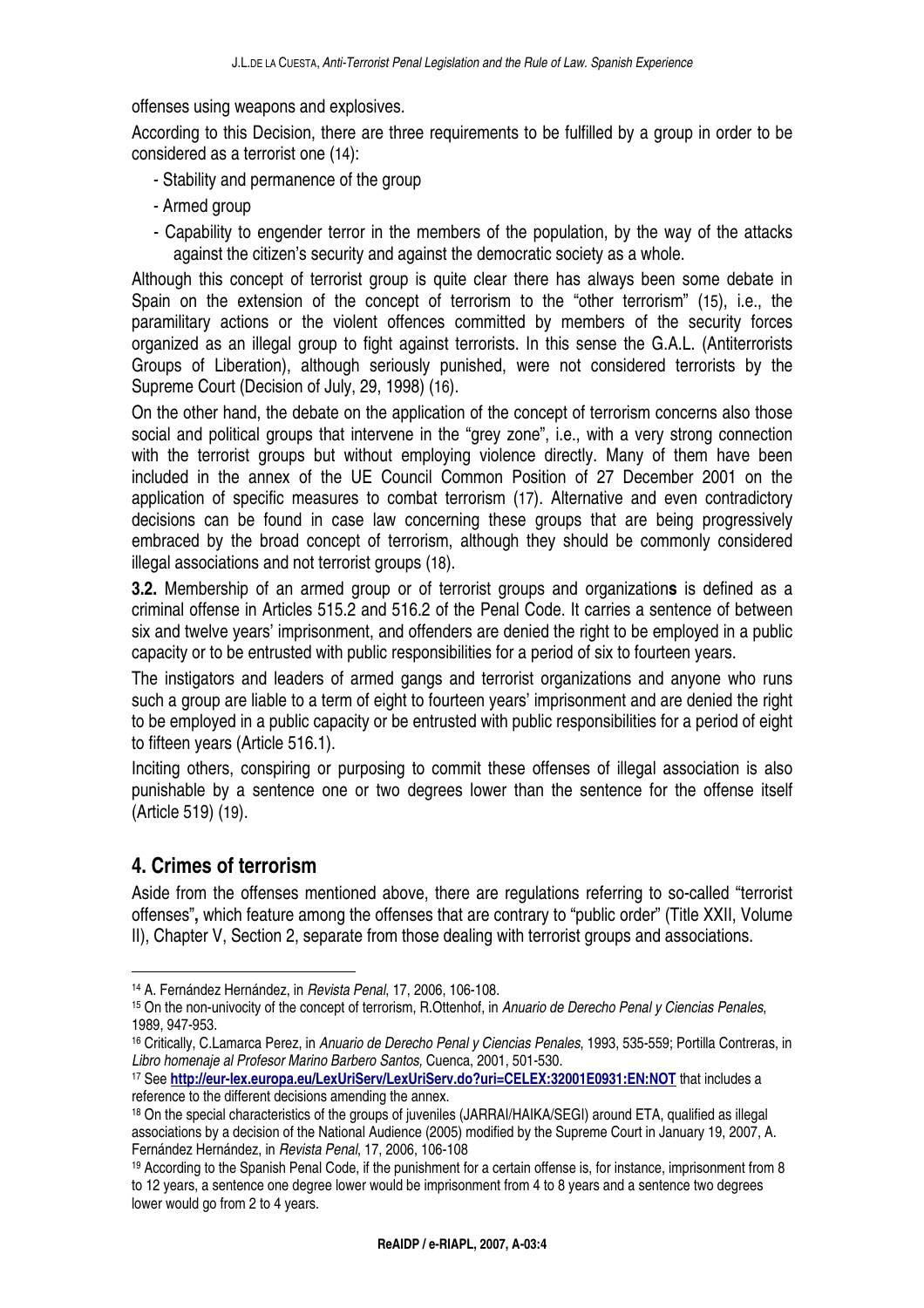Terrorist offenses include:

- \* terrorist cooperation, a concept that goes far beyond the traditional forms of punishable participation;
- \* a series of common offenses aggravated by the fact that they are connected to the terrorist purposes or activities (20);
- \* so-called individual and/or urban terrorism; and
- \* exalting terrorism.

In any case, *preparatory* acts for the commission of offenses of terrorism, including conspiring, purposing or inciting others (Article 579.1) are always punishable, but the punishments will be one or two degrees lower than those foreseen for the corresponding prepared offenses.

- **4.1.** Terrorist cooperation is defined as**:** 
	- Procuring economic resources (Article 575) by violating the property rights of others to benefit armed gangs and terrorist cells (21). The sentence applicable is one degree higher than the punishment laid down by law for the same standard offenses.
	- The performance, procurement or supply of any other act of collaboration (Article 576). The following are deemed acts of collaboration:
		- \* information about, or surveillance of, persons, goods or property;
		- \* building, fitting and equipping, selling or using lodgings or warehouses;
		- \* concealing or transporting any person connected with an armed gang or terrorist organization or group;
		- \* organizing or taking part in any training program or, generally,
		- \* any similar cooperation or assistance, or any economic or other form of involvement in the activities of armed gangs or terrorist organizations and groups.

Doctrinal criticism has been raised against the borderless definition of these acts of collaboration, that do no require to be punished the ideological adhesion with the terrorist purpose; only a collaborative will, knowing their terrorist condition, is required (22). Furthermore, although most of these acts clearly have the nature of preparatory acts, the Supreme Court qualifies them as modalities of generic collaboration with terrorism, susceptible of being autonomously punished; according to the Supreme Court, only if they are exclusively referred to a concrete crime, their punishment (as real preparatory acts) should be considered sufficiently covered by the punishment of the main crime (23).

Terrorist cooperation carries a sentence of five to ten years' imprisonment and a fine (18 to 24 months). However, concerning the minimum of five years it should be reminded that before 1996 (entrance into force of the 1995 new Penal Code) the minimum punishment for terrorist collaboration was six years and the Constitutional Court, in its Decision No 136/1999, considered that this minimum punishment was excessive and annulled the sentence pronounced by the Supreme Court to the leaders of Herri Batasuna (generally considered as the political wing of the terrorist group E.T.A.) (24).

There is also a provision for heavier sentencing:

if the information about (or the surveillance of) individuals endangers their lives, physical safety, freedom or property; the sentence applicable will be in the upper range of the

<sup>20</sup> J.R.Soriano Soriano, in Terrorismo y proceso penal acusatorio, cit., 188.

<sup>21</sup> See also the Act 12/2003, on prevention and freezing of the terrorism financing (BOE 22 May 2003), creating a specific Commission of Surveillance of the Activities of Terrorism financing.

<sup>&</sup>lt;sup>22</sup> For instance, Decision of the Supreme Court June 15, 2007.

<sup>23</sup> J.R.Soriano Soriano, cit., 192-194.

<sup>24</sup> A.Cuerda Riezu, in La Ciencia del Derecho Penal ante el Nuevo siglo. Libro Homenaje al profesor doctor don José Cerezo Mir, Madrid, 2002, 237-255.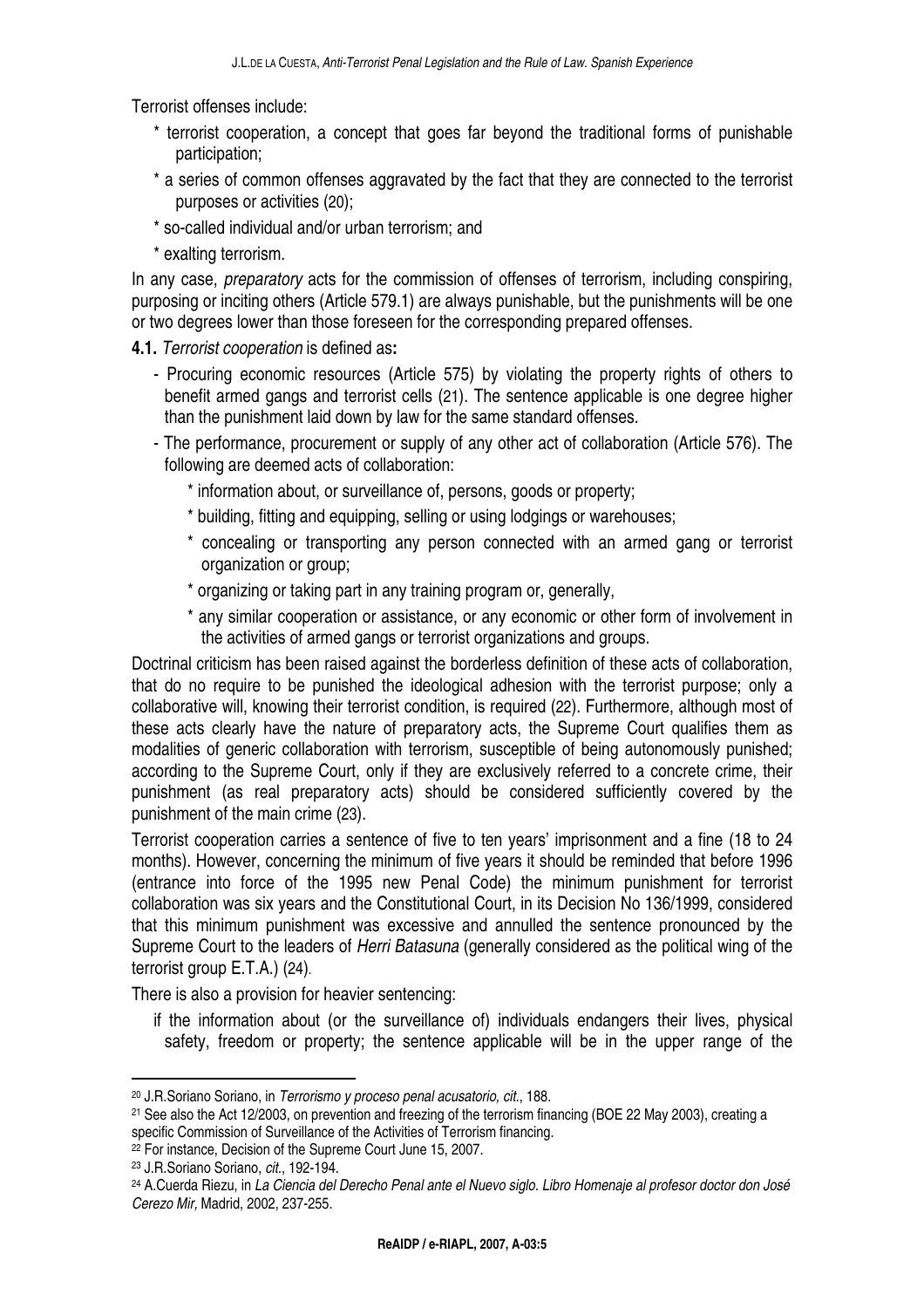punishments laid down by law for this offense;

if the act is actually committed, those cooperating are deemed to be co-perpetrators or criminal participants in the offenses committed.

**4.2.** Among those common offenses classified as terrorist offenses are arson and criminal damage, causing loss of human life, causing serious bodily harm, abduction and unlawful detention, causing any other bodily harm, unlawful detention, threats or coercion by duress, possession, deposit and manufacturing of weapons, munitions, explosives and similar devices and any other offense or wrongdoing. General punishments applied to these common crimes -if committed by non-terrorists- are, for instance, fifteen to twenty years in case of murder (20-25 years if it is an aggravated murder); ten to fifteen years in case of homicide; twelve years for more serious bodily harm; four to ten years in case of unlawful detention and abduction; six months to three years in case of coercion by duress.

If these offences are classified as terrorist due to their connection to the terrorist purposes or activities (25), the punishments are raised to:

- \* arson and criminal damage (Article 571): imprisonment of fifteen to twenty years, without prejudice to any additional punishment that may apply if there has been an attack on someone's life, physical safety or health;
- \* causing loss of human life: twenty to thirty years' imprisonment (Article 572.1);
- \* causing serious bodily harm, abduction and unlawful detention (Article 572.2): imprisonment for fifteen to twenty years;
- \* causing any other bodily harm, unlawful detention, threats or coercion by duress (Article 572.3): imprisonment for ten to fifteen years;
- \* possession, deposit and manufacturing of weapons, munitions, explosives, inflammable and incendiary devices (Article 573): six to ten years' imprisonment;
- \* any other offense or wrongdoing (Article 574): a sentence in the upper range of the punishment normally imposed for such offenses.

**4.3.** Expanding the ordinary concept of terrorism, which usually requires the presence of an organization (26), Article 577 incriminates a series of offences very similar to the public disorders (27) (Article 557): individual and/or urban terrorism. These include:

- \* committing acts of homicide, causing bodily injury, abduction, unlawful detention, the issue of threats or coercion through duress; or
- \* committing acts of arson, criminal damage or destruction, and possession, manufacturing, storage, trafficking in or supplying arms, munitions, explosive, inflammable, incendiary or asphyxiating substances or devices, or their components;

without belonging to an armed gang, terrorist organization or group, with the aim of undermining the constitutional order or seriously disrupting public order, or contributing to these ends by terrorizing the inhabitants of an urban community or the members of a social, political or professional group.

The sentence imposed will be in the upper range of the punishments ordinarily laid down by law for such offenses.

**4.4.** The legitimacy of penalizing the apology of terrorism (support or encouragement of a criminal offense in public or in the press) has repeatedly been a point of debate in Spanish criminal policy. A widespread opinion in the literature maintains that the guarantees of the freedom of thought, belief, opinion and expression are not compatible with a punition of apology as an autonomous

<sup>25</sup> J.R.Soriano Soriano, cit., 188.

<sup>26</sup> However, J.Terradillos Basoco, Terrorismo y Derecho, Madrid, 1988, 60.

<sup>27</sup> J.C.Campo Moreno, Represión penal del terrorismo: una visión jurisprudencial, Valencia, 1997, 40.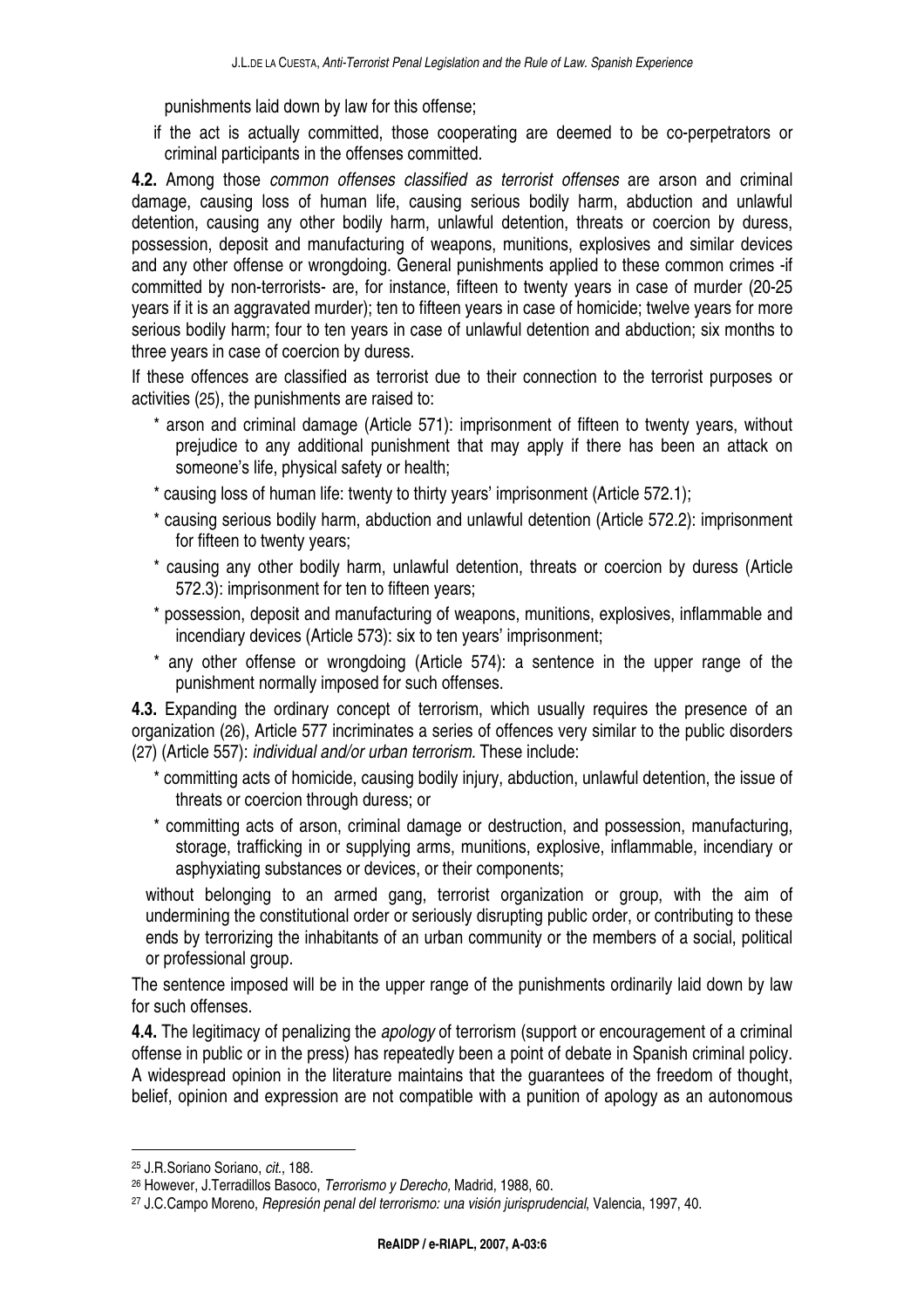offence (28) and considers that it should only be punished if it is capable to endanger or harm a penal protected interest (29), i.e., in the light of the future offence (30), as a modality of incitement or provocation and requiring at least the purpose of incitement to crime (31). Due to the doubts as to the constitutionality of the previous rules, this was the trend followed by the new Penal Code of 1995, where apology was only punishable if consisting in a direct and intentional (32) incitation to the commission of a penal offence.

The reform intervened by the Organic Act No 7/2000 reintroduced in the Penal Code the autonomous incrimination of the apology of terrorism by the way of the punishment of exalting terrorism (Article 578). This Act punishes in very open terms (33) any praise or justification of terrorist offenses or of those involved in committing them through any form of public expression or broadcast. Exalting terrorism also covers acts that serve to discredit, scorn or humiliate the victims of terrorist offenses, their families or relations.

The offense carries a sentence of one to two years' imprisonment (and some freedom restrictions – such as prohibiting the offender from approaching the victim – Article 47 of the Penal Code).

Obviously, the introduction of the new provision has raised new criticism, and particularly after the Decision of the Supreme Court (June, 14, 2002) considering it as an (autonomous) "offence of opinion" (34).

**4.5.** Outside Section 2 of Chapter V (Title XXII, Volume II) the Penal Code also contains further provisions relating to terrorism, as the terrorist threats (Article 170) and the insults or serious disturbances of the functioning of local assemblies provoked by people manifesting their support to terrorist organizations or groups (Article 505). Here the punishments are imprisonment from six months to two years in the first case, and imprisonment from six months to one year in the second case.

### **5. Process Law**

 $\overline{a}$ 

In order to facilitate prosecution and developing the contents of Article 55.2 of the Constitution, a series of restrictions imposed by the law affect certain basic rights of the members of armed gangs or terrorist cells (or those acting jointly with them) (35).

**5.1.** Police custody may be extended to up to five days, i.e., 48 hours longer than the standard 72-hour period generally applied to all the citizens. The decision of prolonging police custody has to be demanded by the police within the first 48 hours and has to be adopted by the judge before the general limit of 72 hours is elapsed (Article 520 bis of the Penal Procedure Act).

The police arrest is usually applied in these cases "without communication" i.e., without the right not only to choose legal counsel but also of maintaining any interview with the lawyer (officially designated) that has to be present during the police questioning (Article 527).

Police arrest can obviously be followed by a provisional detention in prison, to be always ordered by the competent judge. This one can also decide the complete isolation of the inmate, if this decision is proved to be necessary in the interest of the police research. The general limit of the isolation will be five days, but for those persons accused of terrorism the judge can order a prolongation of three days more (Article 509 Penal Procedure Act).

The Spanish practice of "incommunicado" detention has received a formal censure from the

<sup>28</sup> T.S.Vives Anton, in Terrorismo y proceso penal acusatorio, cit., 39-42.

<sup>29</sup> J.Mira Benavent, in Anuario de Derecho Penal y Ciencias Penales, 1987, 524.

<sup>30</sup> J.C.Carbonell Mateu, in Comentarios a la legislación penal, II, Madrid, 1983, 241.

<sup>31</sup> B.del Rosal Blasco, in Cuadernos de Política Criminal, 1996, 84.

<sup>32</sup> J.M.Silva Sanchez, El nuevo Código Penal. Cinco cuestiones fundamentales, Barcelona, 1997, 156.

<sup>33</sup> Critically, J.C.Carbonell Mateu, in Terrorismo y proceso penal acusatorio, cit., 52.

<sup>34</sup> Critically, M.V.Caruso Fontan, in Revista Penal, 20, 2007, 47.

<sup>35</sup> V.Moreno Catena, in Terrorismo y proceso penal acusatorio, cit., 381-398.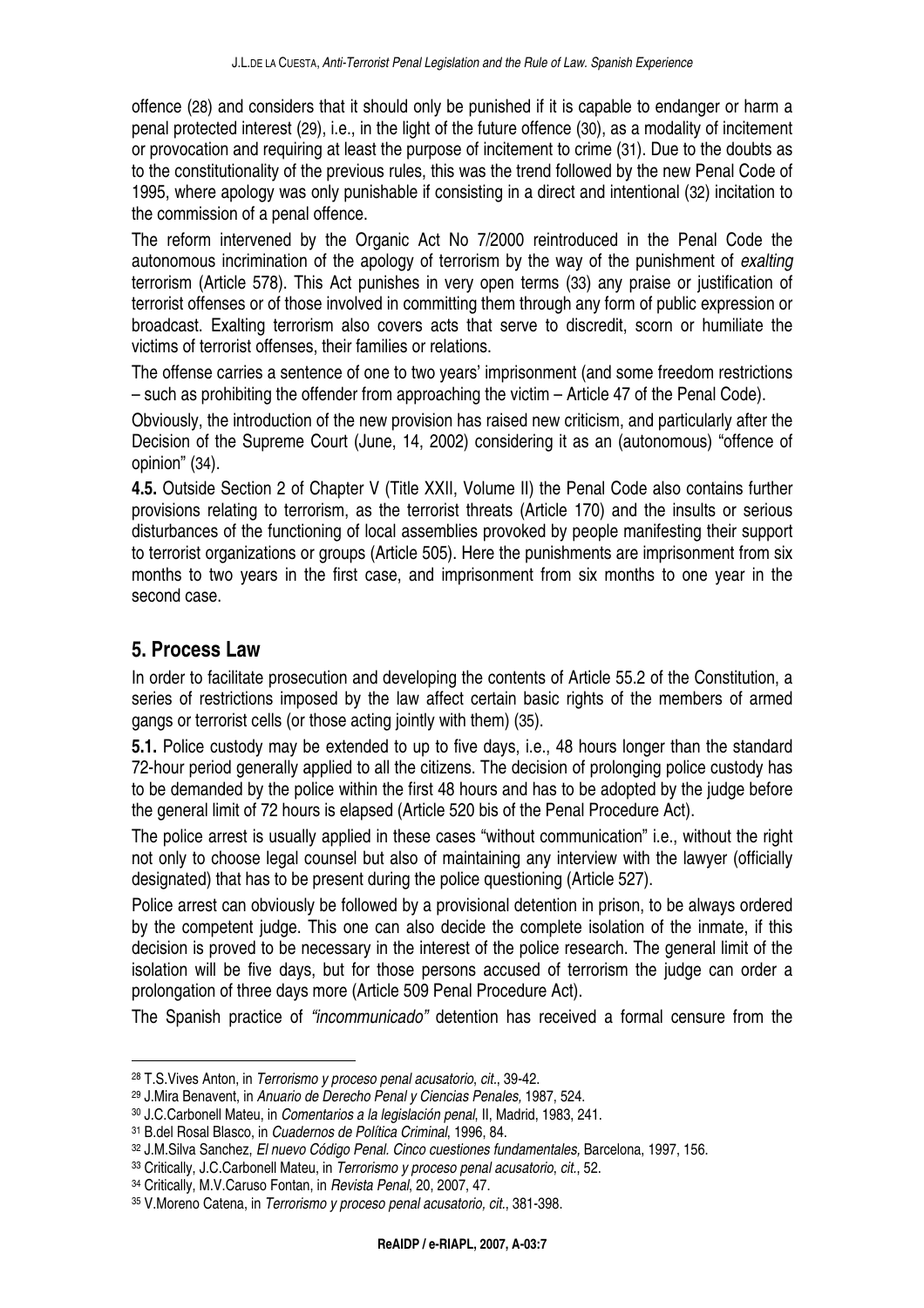European Committee for the Prevention of the Torture -established to guarantee the full application of the European Convention for the Prevention of Torture and Inhuman or Degrading Treatment or Punishment (November, 26, 1987) (36)-, due to the length of the situation of noncommunication and to the restrictions introduced to the constitutional right to a legal counsel, that according to the most relevant authors should also fully apply during the police arrest. However the Spanish Constitutional Court has considered that the presence of an officially appointed lawyer is a sufficient guarantee (37).

**5.2.** The right of privacy at any home where such individuals have been hidden or sheltered and the right to privacy of communication for individuals under suspicion in investigations into such offenses (Articles 533 and 579 Penal Procedure Act) are also limited. Therefore, if it is proved to be necessary by exceptional or urgent reasons, the police can enter and examine the places where the suspects are (and the instruments they find there), and the telephone calls can be controlled by order either of the minister or of the Director of the State Security; this order has to be immediately communicated to the competent judge in the Audiencia Nacional (Article 579.3).

**5.3.** Although repeatedly criticized by the specialized literature (38), the Audiencia Nacional (a specialized central court that sits in Madrid) is legally the only competent body to investigate and judge the terrorist offences which are governed by the principles of extraterritoriality and universal jurisdiction. Furthermore, terrorism is one of the crimes included in the list of the European Arrest Warrant (European Frame-Work Decision 2002/584/JAI, 13 June 2002).

**5.4.** Accused terrorists may be remanded in custody for periods exceeding the standard custody periods and will be detained for a further period of one month if the public prosecutor appeals against the decision of the court to release them (Article 504 bis of the Penal Procedure Act). Those employed in a public capacity or entrusted with public responsibilities are suspended from their jobs (Article 384 bis of the Penal Procedure Act).

**5.5.** Concerning extradition, Article 13.3 of the Spanish Constitution, after having excluded political crimes from extradition, states: "but acts of terrorism shall not be regarded as such".

**5.6.** Finally, other procedural particularities concerning these crimes (and also organized crime) are the regulation of the police infiltration (Article 282 bis), the European joint investigation teams (Act 11/2003) and the protection of witnesses (see Organic Act No 19/1994, 23rd December).

# **6. Sanctioning and execution of the punishments**

**6.1.** According to Article 76, terrorist crimes justify an extension of the general limits of the prison sentences in Spain. These limits are generally established

either in twenty years

or, in exceptional circumstances,

\* in twenty-five years: where the offender has been convicted of at least two offenses and one of these offenses carries already a maximum prison sentence of twenty years

\* or, even, in thirty years, where the offender has been convicted of at least two offenses and one of these offenses carries a prison sentence exceeding twenty years.

However, according to Article 76.1 c and d, these limits are raised to forty years, where the offender has been convicted of at least two offences and two of these offenses carry a term of imprisonment exceeding twenty years or has been convicted of at least two terrorist offenses and one of these offenses carries a prison sentence exceeding twenty years.

On the other hand, for terrorist offenses, absolute disqualification (Article 579.2) is imposed as an

<sup>36</sup> See the reports on the visits to Spain (in 2003 and 2005), as well as the responses of the Spanish Government in **http://www.cpt.coe.int/en/states/esp.htm**.

<sup>&</sup>lt;sup>37</sup> For instance (Decision No 7/2004). Critically, V.Moreno Catena, cit., 395-398.

<sup>38</sup> V.Moreno Catena, cit., 391.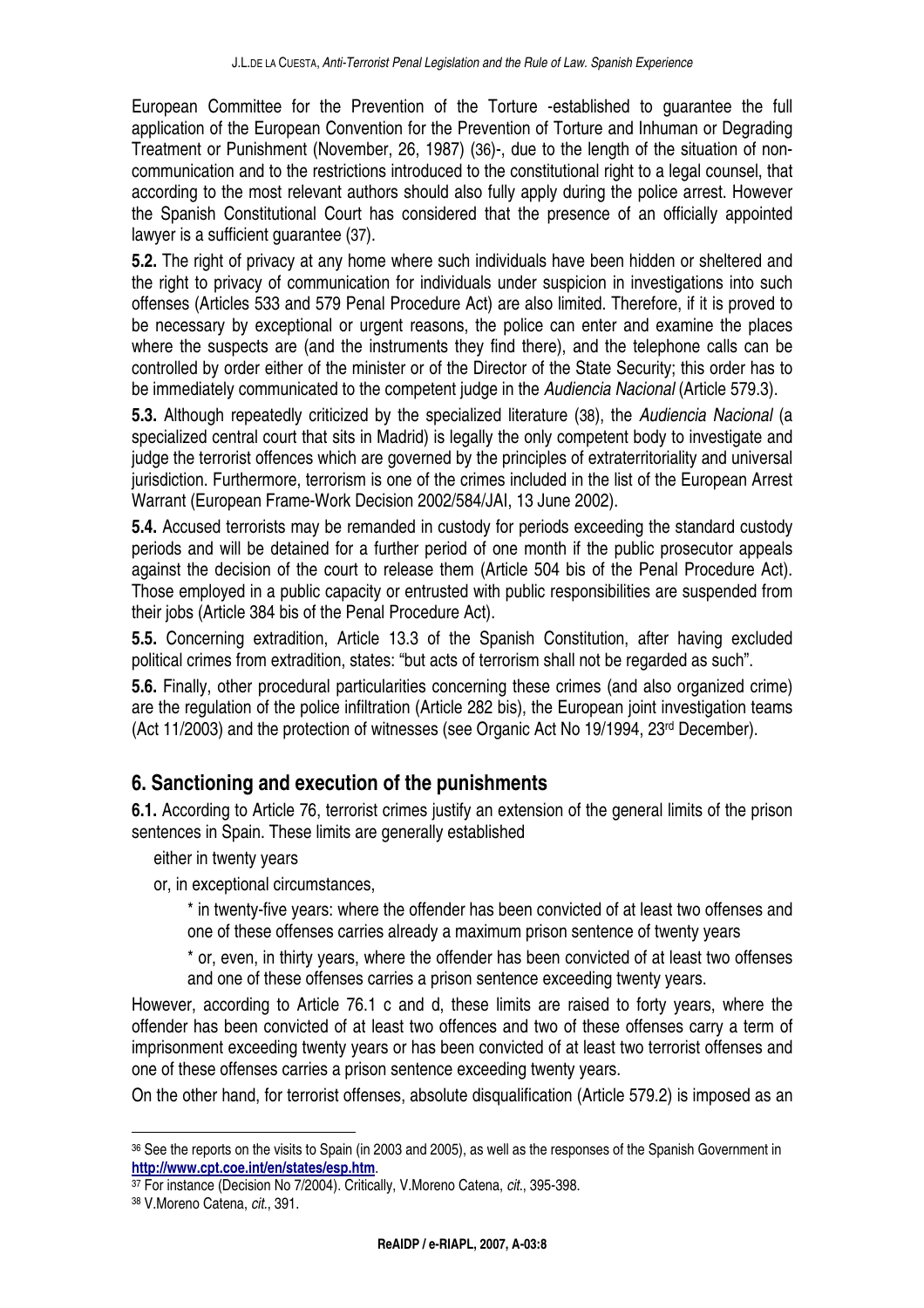additional principal sentence "for a term of six to twenty years more than the term of the custodial sentence, taking the seriousness of the offense, the number of offenses committed and the offender's circumstances into consideration."

Any foreign sentences imposed are taken into account for the purpose of assessing international recidivism (Article 580).

**6.2.** In a similar way as provided by Article 6 of the European Framework Decision of June, 13, 2002, since 1984 (39), in Spain, mitigation of the punishment of the offence of terrorism is possible in cases of dissociation.

According to Article 579.3 of the Penal Code, if the convicted dissociates himself, the sentence can be reduced by one or two degrees. Dissociation means that the offender has:

- voluntarily given up his criminal activities; and
- gives himself up to the authorities, admitting the activities in which he has been involved and, also,
	- \* cooperates actively with the authorities to stop the offense being committed or
	- \* provides effective assistance in obtaining decisive evidence

leading to the identification or capture of other offenders or

to prevent the acts or development of armed gangs, terrorist organizations or groups to which he belonged or with which he collaborated.

The literature has repeatedly criticized this provision (and its precedents). Even if its justification has always been the relevance of such an instrument in the fight against terrorism, in practice the juridical effects are limited, the requirements high and the risk of contamination of the process with false accusations is important. Furthermore, the situation of those criminals who collaborate with the prosecution authorities is not adequately regulated in Spain (40).

**6.3.** Penal sanctions are ordinarily imposed in Spain onto individuals held guilty of the commission of the infractions incriminated by the penal legislation. At the present (41), legal persons cannot be declared guilty of a crime or an offence, but can be obliged to pay the fines imposed to their managers for offences that have been committed acting in this quality (Article 31.2).

The Penal Code also provides for several consequences if a legal person is used as an instrument for the commission of a crime. Article 129 allows then the closing either of the enterprise or the establishment, the dissolution of the society, the suspension of the activities, the prohibition of doing in the future similar activities and the intervention of the enterprise in order to guarantee the rights of the employees and creditors. To apply these consequences to legal persons involved in certain offences a particular provision must declare it applicable to them. Article 520 foresees this possibility concerning the crimes of illicit association, but no specific provision is included concerning the specific terrorist offences.

**6.4.** In prison, those convicted of crimes of terrorism are usually classified in the first degree of the penitentiary execution and kept in a closed regime (Article 102.5 Penitentiary Regulation 1996), often in high security establishments/units located very far from their domicile.

They have recognized the right to visits and communication with their families, friends, their lawyer and other professionals and authorities (Article 51.1 Penitentiary Act 1979); and the communications between the prisoner and his lawyer can only be restricted by a judicial decision (Article 51.2 Penitentiary Act and Article 48.3 of the Penitentiary Regulation).

<sup>39</sup> J,L.de la Cuesta Arzamendi, Cuadernos de Política Criminal, 30, 1986, 559-602.

<sup>40</sup> M.L.Cuerda Arnau, Estudios penales y criminológicos, XXV, 2005, pp.33-35.

<sup>41</sup> The Draft No 121/000119**,** now pending in the Parliament contains a new regulation of the penal responsibility of legal persons in Spain. Boletín Oficial de las Cortes Generales. Congreso de los Diputados, serie A, No.119-1, January 15, 2007.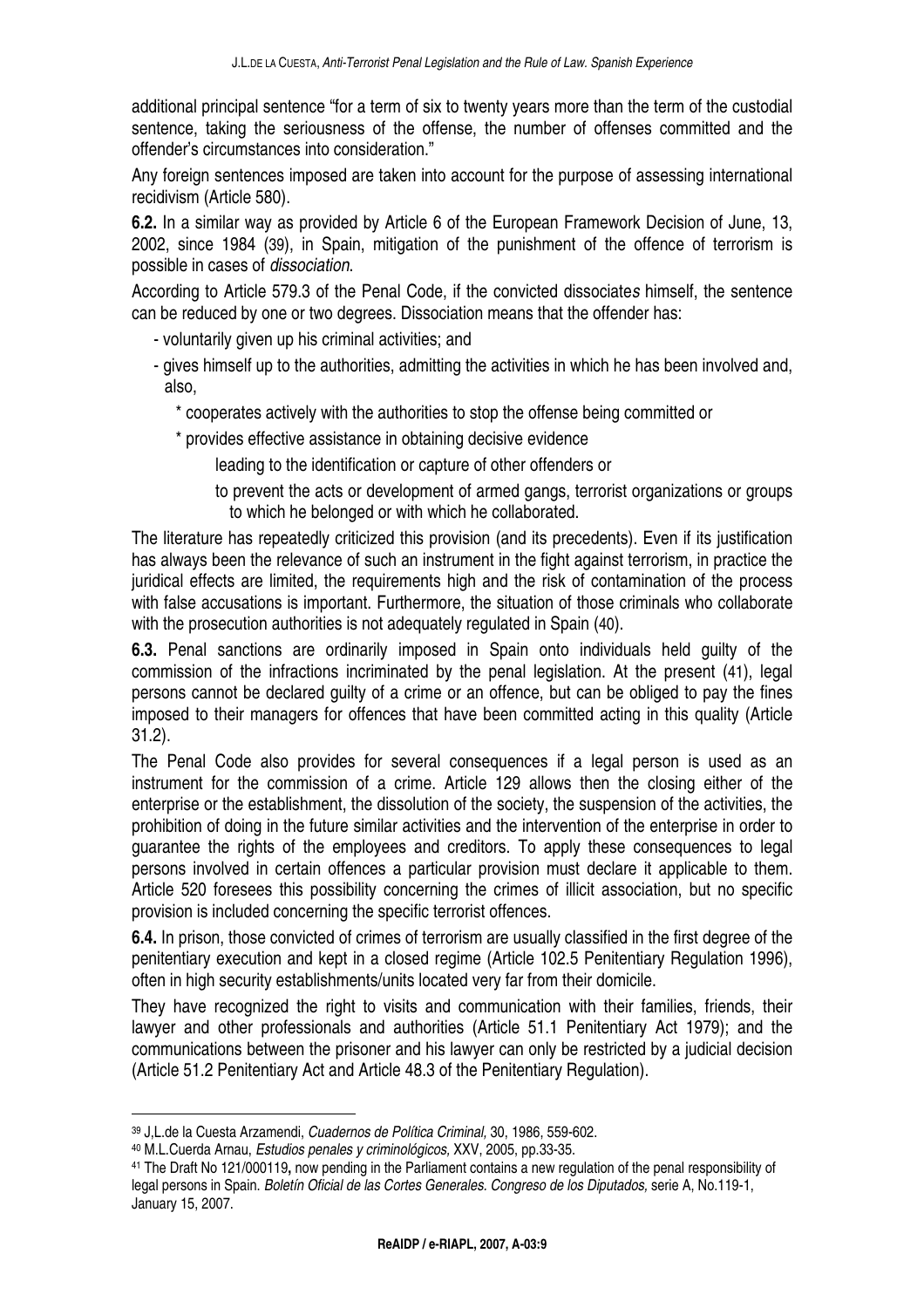But there are many restrictions, particularly concerning the classification in the third degree (open regime) and the access to parole (42): according to Article 76.2 of the Penitentiary Act and Articles 36.2, 90 and 91 of the Penal Code, these decisions cannot be adopted before the execution of at least a half of the punishment (for parole, three quarters of the execution are generally necessary), and require the repentance of the terrorist and the payment of compensation to victims.

On the other hand, Article 78 of the Penal Code provides that the amount of time to be served before an inmate is entitled

- \* to be classified as a third level penitentiary inmate,
- \* to temporary exit rights or prison privileges or
- \* to be released on parole

must be calculated on the basis of the aggregate sentence imposed, where this exceeds double the legally stipulated time limit for serving sentences (according to Article 76) (43).

Furthermore the Supreme Court (see Decision of February 28, 2006) has broken a traditional trend and establishes now that, in those cases where a convicted has received accumulated punishments, all the temporary requirements concerning the penitentiary benefits are to be referred to each one of the punishments imposed (that are to be executed consecutively) and not, as it was traditionally done, departing from the general limits foreseen by Article 76 (44).

#### **7. Juvenile criminal law**

Terrorism is also a case for specific treatment under criminal law for minors and juveniles (between 14 and 18 years old) (45).

The Organic Act No 5/2000 on the penal responsibility of minors (reformed in 2006) establishes in this way an extension of the period of internment in "closed conditions" (for young offenders found guilty of acts of terrorism, punished by the Penal Code with imprisonment of more than 15 years) to

- $\cdot$  up to eight years plus a period of probation of five years for juveniles of at least 16 years old (and less than 18 years) and
- up to five years plus a period of probation of three years for minors of at least 14 years of age (and less than 16 years).

In case of terrorism, a period of absolute disqualification of 4 to 15 years is added to these measures of incarceration under mandatory "closed conditions".

On the other hand, if the minor is prosecuted because of a plurality of infractions and one (or more) constitute a very serious crime or a crime of terrorism, the internment in closed regime can be raised up to 10 years for those aged 16 or 17 and up to six years for those under 16 (Art. 11).

Acts of terrorism committed by minors and juveniles less than 18 years old are within the jurisdiction of the Central Juvenile Judge of the Audiencia Nacional, whose decisions in matters of prevention prevail over any sentences imposed by other judges or juvenile court divisions. The measures imposed to them are to be served in those specific institutions (and under the supervision of specialist staff) that the government places at the disposal of the Audiencia Nacional by agreement with the Autonomous Communities.

<sup>42</sup> P.Faraldo Cabana, in Nuevos retos del Derecho Penal en la era de la globalización, Valencia, 2004, 317-329.

<sup>43</sup> P.Faraldo Cabana, cit., 329-335.

<sup>44</sup> J.L.Manzanares Samaniego, in Derecho Penal y Criminología como fundamento de la política criminal. Estudios en homenaje al profesor Alfonso Serrano Gómez, Madrid, 2006, 874-880.

<sup>45</sup> J.L.de la Cuesta & I.Blanco, in European Juvenile Justice Systems, Milano, 2007, 385-424.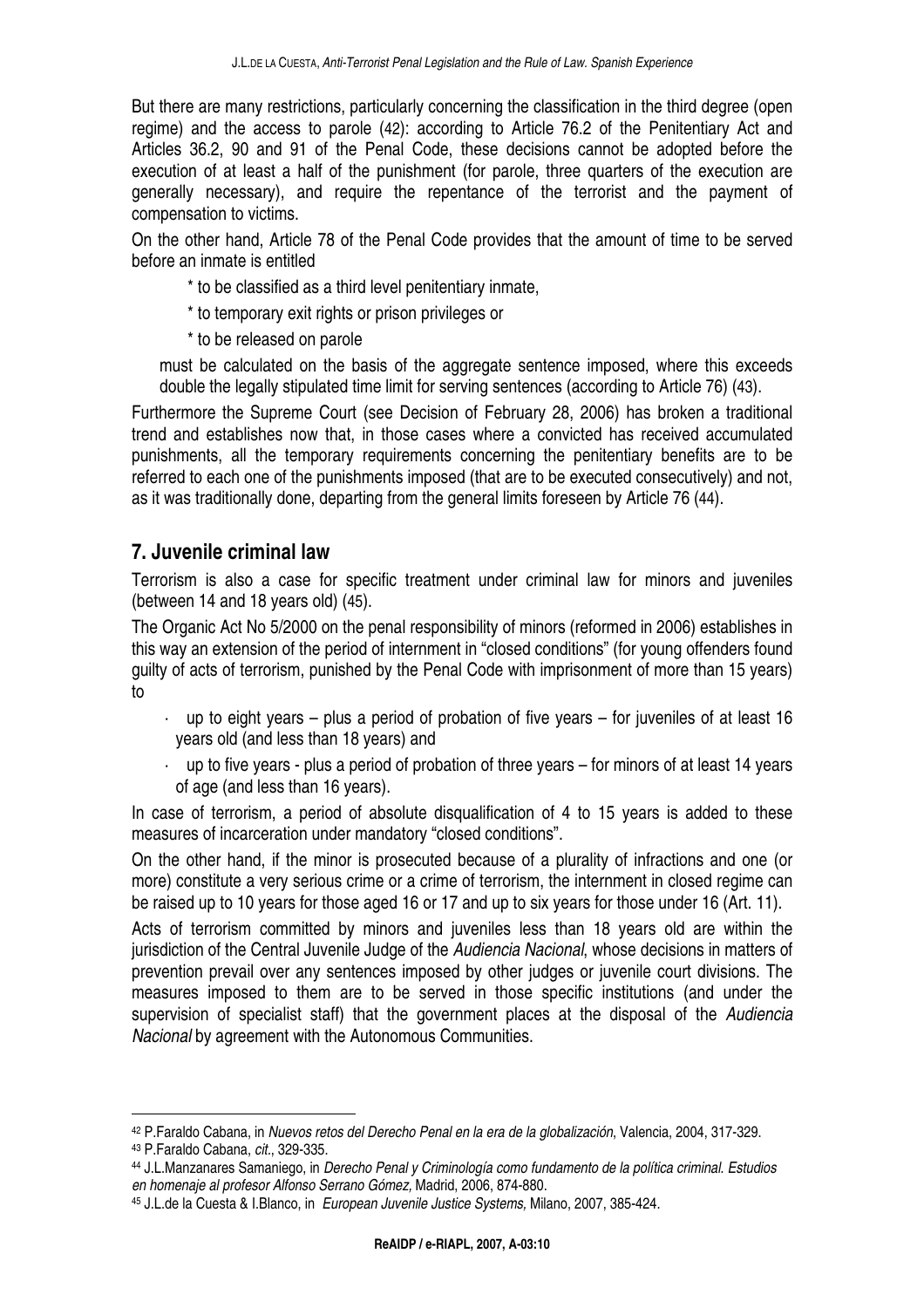### **8. The treatment of the victims of terrorism**

At the beginning of the 1980s, legislation was passed whereby the State accepted to pay damages and compensation to the victims of terrorism for the acts of terrorism that they had suffered.

Regulated separately from the general system of public assistance to the victims of violent crime and sexual offenses (Act No. 35/1995 and Royal Decree No. 738/1997), the basic legal source of the Spanish government's treatment of the victims of terrorism is the Victims of Terrorism Solidarity Act No. 32/1999 of October 8, 1999, amended in 2000 and 2003, and Royal Decree No. 288/2003 of March 7, 2003 approving a new regulation governing compensation and assistance for the victims of terrorist crimes (46).

According to these regulations, the State is bound to compensate for personal injury (whether physical or psychological) and to pay the costs of medical treatment and any damage to property caused to those who are not responsible for criminal acts

\* by or as a consequence of terrorist offenses committed by armed gangs or terrorist cells, or

\* by those seriously disrupting public order or public safety.

In addition, there is also provision for financial aid for research and studies, psychological or psycho-pedagogical assistance and other extraordinary aid intended, in exceptional circumstances, to alleviate the personal or family hardship of victims that are not covered or are insufficiently covered by the standard aid programs.

The right to benefit from these allowances requires proof of a causal link between the damage or suffering and terrorism. The government report and, depending on the circumstances, the final judicial report, will normally provide evidence of this link. Compensation for damage to property is subject to compensation under insurance policies and any other compensation payable for the same case by another public agency or authority.

The aid and compensation payments are handled by the Ministry of the Interior and are processed expeditiously (4-6 months) and with emphasis on the interests of the victims, avoiding any formalities that might create delays or complicated claims. If the facts of a case are well known or information about a case is already filed in the archives of the Ministry of the Interior, the claimant is not required to provide any form of documentary evidence.

# **9. Concluding remarks**

l.

**9.1.** Spanish anti-terrorist criminal legislation is a typical example of emergency legislation, characterized by a complete range of exceptions to the general rules.

On the one hand the law includes special (and very much justified) measures to assist the victims of these offenses.

Nevertheless, the treatment of the victims is not the principal characteristic of the antiterrorist law. The main feature of this legislation is the diversion from the general regime in the substantive penal law, in the procedural field, in penitentiary law and even regarding the penal treatment of minors and juvenile delinquents; all of them allegedly justified by the need of efficacy in the "war against terrorism".

Antiterrorist legislation thus covers a broad range of offenses. Incriminations are often very complex and wide, in order to embrace all kind of behaviors connected with the terrorist groups or actions. New forms of punishable preparation and participation appear, frequently as autonomous offences, advancing the moment of the penal intervention and expanding a penal treatment unorthodox if compared with strict rules of legality.

<sup>46</sup> There are also particular programs of help established by some Autonomous Communities and other regulations concerning the aid of the associations and entities devoted to the defence of the interests of the victims of terrorism.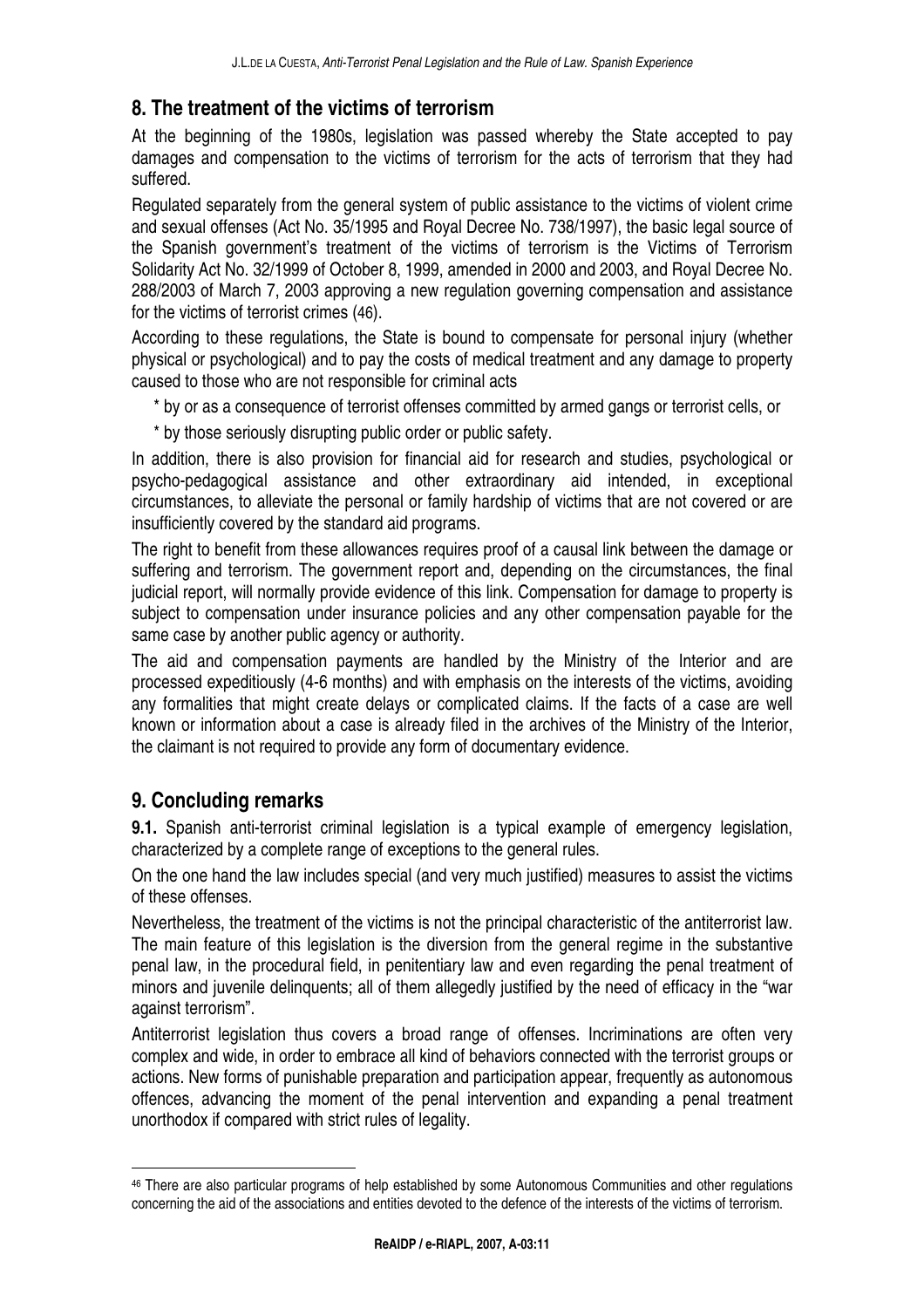Offenses carry sentences that exceed the ordinary standard limits set out in the Penal Code and their application is also submitted to many exceptions to the ordinary rules with the view to guarantee a full and integral execution of the sentences…

But mitigation can also be acknowledged if the terrorist dissociates and collaborates with the authorities.

At the same time, the procedural guarantees are heavily restricted. The period of police custody may be extended. The right to legal advice while in police custody is reduced to its minimum expression… Communications may be monitored. Other exceptional procedural measures are implemented even concerning minors and juvenile criminal law…

**9.2.** The described trend is not exclusive of Spain. After September 11, "the regression of the rule of law under the guise of combating terrorism**"** (47) is generalised and most of the States have enacted exceptional legislation in order to combat terrorism (48). Opening of new possibilities of intervention for the police and prosecution bodies (eventually in close connection to the intelligence services and specialized agencies and forces), increasing punishments and hardening the execution conditions and a severe restriction of the fundamental rights are the common measures implemented here and there with a clear support from the vast majority of the public opinion, very much concerned by the terrorist aggressions and crimes. As the comparative experience progressively shows, neither the Criminal Law nor the Constitution is a guarantee any more to those whose condition as citizens (and even of persons) is being progressively rejected (49) in certain States.

**9.3.** In fact, being that terrorism is "the most evident phenomenon of hostility to the system" (50), anti-terrorism policy appears to be a "perfect field" (51) for the application of the logic of the enemy (52) -where the criminal law requirements and the procedural safeguards are seen as obstacles in the war against terrorism- and, therefore, for the "infiltration" (53) and consolidation of the "enemy discourse" (54) in the Criminal Law.

Leaving aside the unacceptability of the consideration of terrorists as "non-persons" (55), the risks for the rule of law are however self-evident. In front of what is generally perceived by the public opinion, rationally we cannot expect an increase of the public security as a simple consequence of the legislative change (56). As the criminological knowledge has repeatedly demonstrated, the reduction of the criminal rate is not mechanically connected with the increasing of punishment (57). On the contrary, efficacy in the intervention against complex and multiform criminal phenomena (and terrorism clearly is this) can only be expected if addressed in a comprehensive way through the three traditional levels of the criminological intervention -criminality, crime and the criminal (58)-, that should be completed nowadays with the victimological perspective and by the analysis of the consequences of the intervention of the mechanisms of penal (and social)

<sup>47</sup> M.Cherif Bassiouni, in Revue internationale de droit pénal, 76, 2005, 17-26.

<sup>48</sup> H.J.Albrecht, in Derecho Penal y Criminología como fundamento de la política criminal. Estudios en homenaje al profesor Alfonso Serrano Gómez, cit., 1139-1164.

<sup>49</sup> J.A.Ramos Vazquez, in Serta. In memoriam Alexandri Baratta, Salamanca, 2004, 1444.

<sup>50</sup> J.C.Carbonell Mateu & E.Orts Berenguer, in Estudios penales en homenaje al profesor Cobo del Rosal, Madrid, 2005, 186.

<sup>51</sup> J.C.Carbonell Mateu & E.Orts Berenguer, cit., 187.

<sup>52</sup> J.Terradillos Basoco, cit., 40.

<sup>53</sup> A.Asua Batarrita, in Derecho penal del enemigo, Madrid, 2006, 239-276. See also P.Faraldo Cabana, cit., 299- 340.

<sup>54 &</sup>quot;Enemy Criminal Law" (Feindstrafrecht), as proposed by Jakobs, G.Jakobs & M.Cancio Melia, Derecho penal del enemigo, 2nd ed, Madrid, 2006.

<sup>55</sup> However, G.Jakobs, in Zeitschrift für die gesamte Straf- rechtswissenschaft, 117, 2005.

<sup>56</sup> H.J.Albrecht, ,cit, 1159 f.

<sup>57</sup> H.Kury, in Modernas tendencias en la ciencia del Derecho penal y en la Criminología, Madrid, 2001, 285 ff.

<sup>58</sup> J.Pinatel, Criminología, 2nd ed., Caracas, 1974, 93 ff.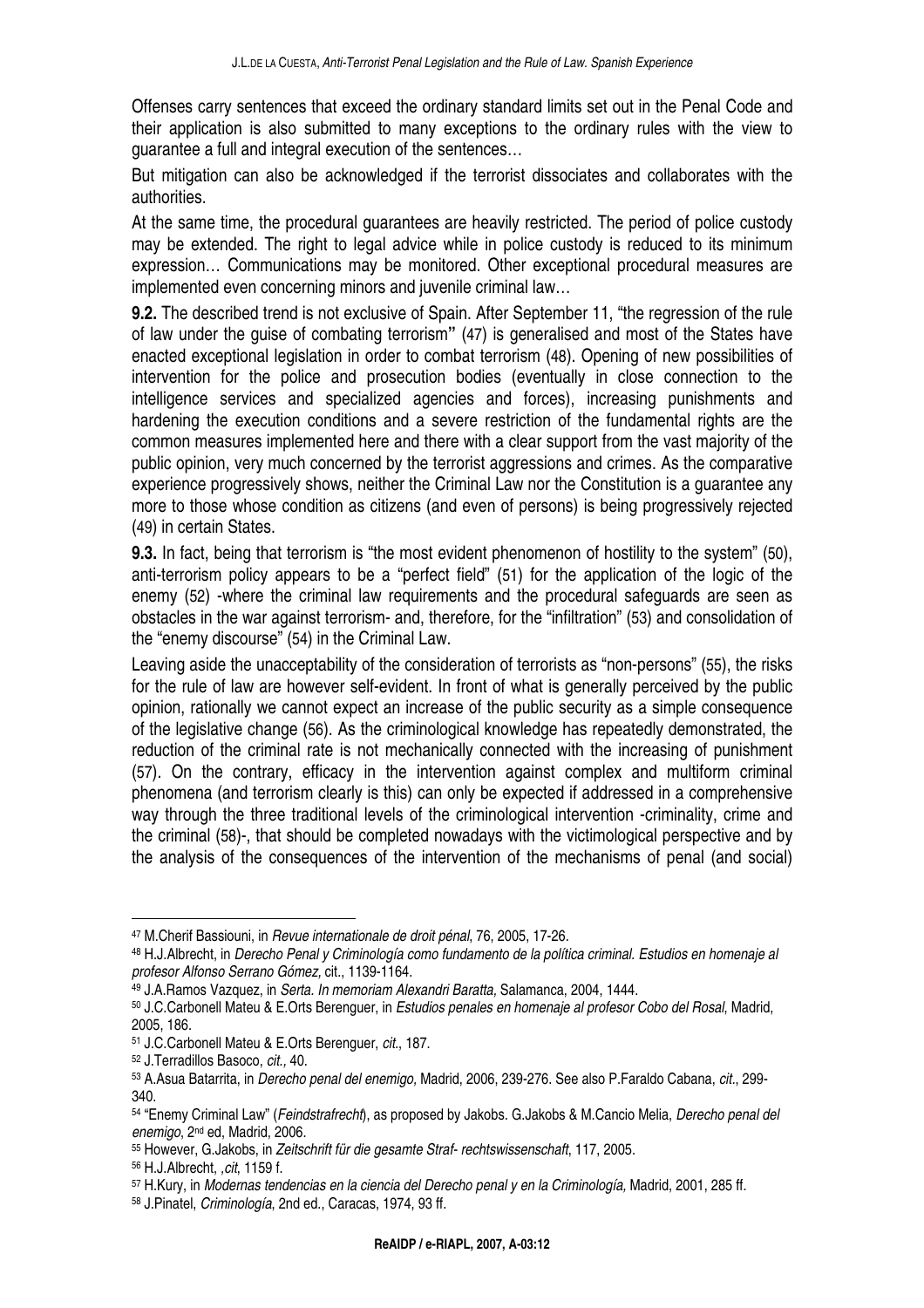#### control (59).

The experience has also showed that the logic of the introduction of exceptional measures and the restriction of individual rights, instead of assuring efficacy in the prosecution of certain crimes, can become a criminological factor and give more cohesion to terrorism. At the same time, they can potentially become a factor of de-legitimization of the system, not only due to the abuse (60) of the symbolic function of the antiterrorist legislation (61), but mainly because of the lack of legitimacy, from a rule of law perspective (62), of most of the results of its application (63). In fact, as Bassiouni states:

"History indeed teaches us that when the rule of law is replaced by the rule of might, civilization regresses and the social costs increase far beyond the temporary impressions of security" (64)

Certainly, terrorism is a very serious criminal behaviour that produces a lot of harm to central values and interests of the individuals, and of the society as a whole. Prevention and suppression of terrorism must be, therefore, obviously a priority in any modern society and in order to achieve it successfully States cannot spare any means. However, in the fight against terrorism everything should not be legitimated: if we do not want "to pave the way to tyranny" (65), the delicate balance among prosecution, penal intervention and individual rights that characterize the modern criminal policy model, is also to be assured here. Of course, punctual deviations from the ordinary system can be justified by the particular characteristics of the terrorist phenomena, but they should never result in the denial of fundamental rights and should always be applied under judicial control and with a full respect to the principles of legality and proportionality in order not to sacrifice what should never be sacrificed: the constitutional criminal policy model (66). In fact, as it has been frequently said (67), one of the best ways to know the "health level" of a democracy is the analysis of the antiterrorist legislation.

#### **10. Epilogue**

**10.1** Anti-terrorist policy has also given rise in Spain to new legislative developments, but this time outside the scope of the criminal law.

The Political Parties Act No. 6/2002 outlaws a new form of action or conduct which does not carry any criminal or administrative sanction, but allows for the dissolution of political parties which pursue activities damaging to the foundations of democracy, particularly where the aim of these activities is to destroy or undermine individual freedom, eliminating or disabling the democratic system (Article 9) (68). The serious and repeated commission of certain acts, legally defined, is deemed to be a demonstration of this form of unlawful conduct. Evidence is provided by means of the repetition or accumulation of acts included in a long list such as: express or tacit support for terrorist acts, exculpating or minimizing the significance of terrorist acts, encouraging a culture of civil conflict and confrontation (or aimed at intimidating, reversing the opinion, neutralizing or socially isolating those who oppose terrorism), allowing individuals who have been found guilty of acts of terrorism and who have not publicly denounced terrorism to sit as members of the executive bodies of the party, including such individuals in their electoral lists or allowing individuals who have a dual political affinity to remain members of the party; using symbols,

<sup>59</sup> J.L.de la Cuesta, in Estudios de Victimología. Actas del I Congreso español de victimología, Valencia, 2005, 240**.**

<sup>60</sup> J.M.Silva Sanchez, Aproximación al Derecho penal contemporáneo, Barcelona, 1992, 305.

<sup>61</sup> I.Berdugo Gomez de la Torre, in Pena y Estado, 1, 1991, 91 ff.

<sup>62</sup> Silva Sánchez insist in the direct incidence of the respect of the rule of law in the justification of the modern penal law J.M.Silva Sanchez, Aproximación, cit., 210.

<sup>63</sup> J.LDiez Ripollés, in Actualidad penal, 1, 2001, 15.

<sup>64</sup> M.C.Bassiouni, in Revue, cit.,24.

<sup>65</sup> M.C.Bassiouni, in Revue, cit., 11.

<sup>66</sup> M.Acale Sanchez, in Nuevos retos del Derecho Penal en la era de la globalización, cit., 379-380.

<sup>67</sup> C.Lamarca Pérez, in Derecho penal, sociedad y nuevas tecnologías, Madrid 2001, 101

<sup>68</sup> F.Herrero-Tejedor, in Terrorismo y proceso acusatorio, cit., 199-207.